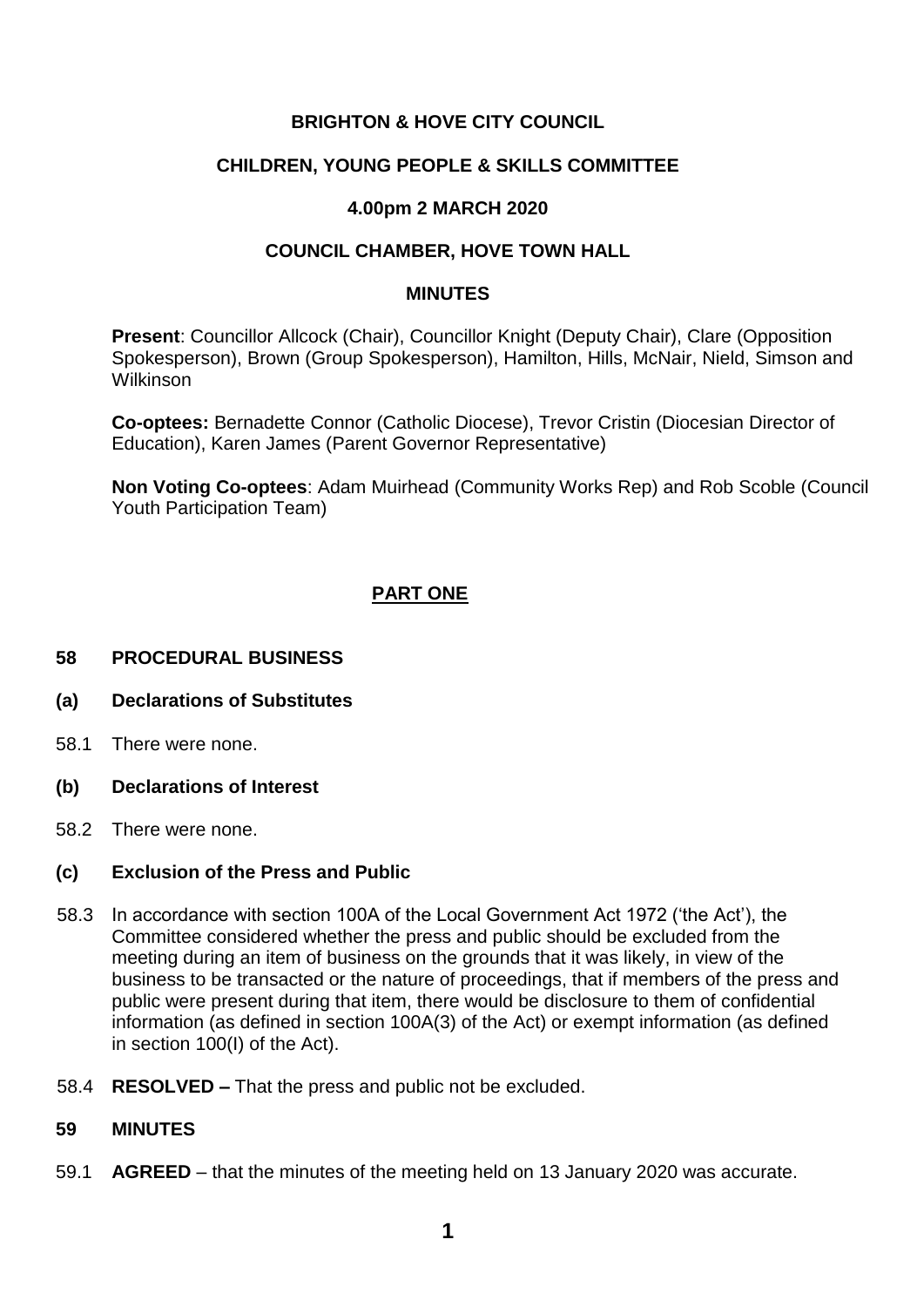#### **60 CHAIR'S COMMUNICATIONS**

- 60.1 The Chair gave the following communications:
	- "Covid 19 Coronavirus

I wanted to thank all of the schools, nurseries and other providers in the city and the local authority staff who have been managing the emerging situation with the Covid 19 (coronavirus) so well. All schools remained open as the city was placed at the forefront of the nation's response in the early days of the virus being identified in the country. This is an evolving and potentially fast-moving situation and it is important that we all keep a close oversight on advice shared with us. We will continue to ensure that advice and other communications are shared with partners as and when we receive it and offer support to those who need it.

#### Local Authority visits by Ofsted

We've had three visits from Ofsted ourselves at the local authority over the last few weeks, including a focussed visit on our arrangements for children in need of help and children in need of protection and our annual conversation with Ofsted. Both of these went well, and the department will be receiving summary letters from Ofsted about those in the next few weeks. The focussed visit letter will be published on the Ofsted website.

The Local Authority was also very recently inspected by Ofsted on the adult and community learning provision in the city and I am very pleased to confirm that we have retained our 'good' rating. The service provides training for residents and is delivered by four local partners, The Friends Centre, Tempus Training, Hangleton & Knoll Project and the Whitehawk Inn. The service has a particular focus on supporting people who are on low incomes, are unemployed or have mental health issues. The Ofsted inspectors praised its 'ambitious' curriculum and the 'highly inclusive' learning environment.

Promoting lifelong learning is a priority for us and I'm very proud of the work our adult and community learning service does overseeing invaluable training and support for hundreds of residents every year. Well done to all involved.

#### Looking at our SEND arrangements

We also recently hosted the annual visit from the DfE SEND advisor and a representative from NHS England who come to see the Local Authority and the CCG. We invited parents along to that meeting too to feedback on co-production in the city. The meeting was very positive, and they are looking forward to hear more about our developments and improvements for SEND in the city when they visit again next year.

#### Moulsecoomb Primary School monitoring visit

We are currently waiting for the publication of the letter from the recent monitoring visit for Moulsecoomb Primary School from Ofsted. I'm very proud of the work that leaders at the school, children, parents and the community along with the LA are doing to support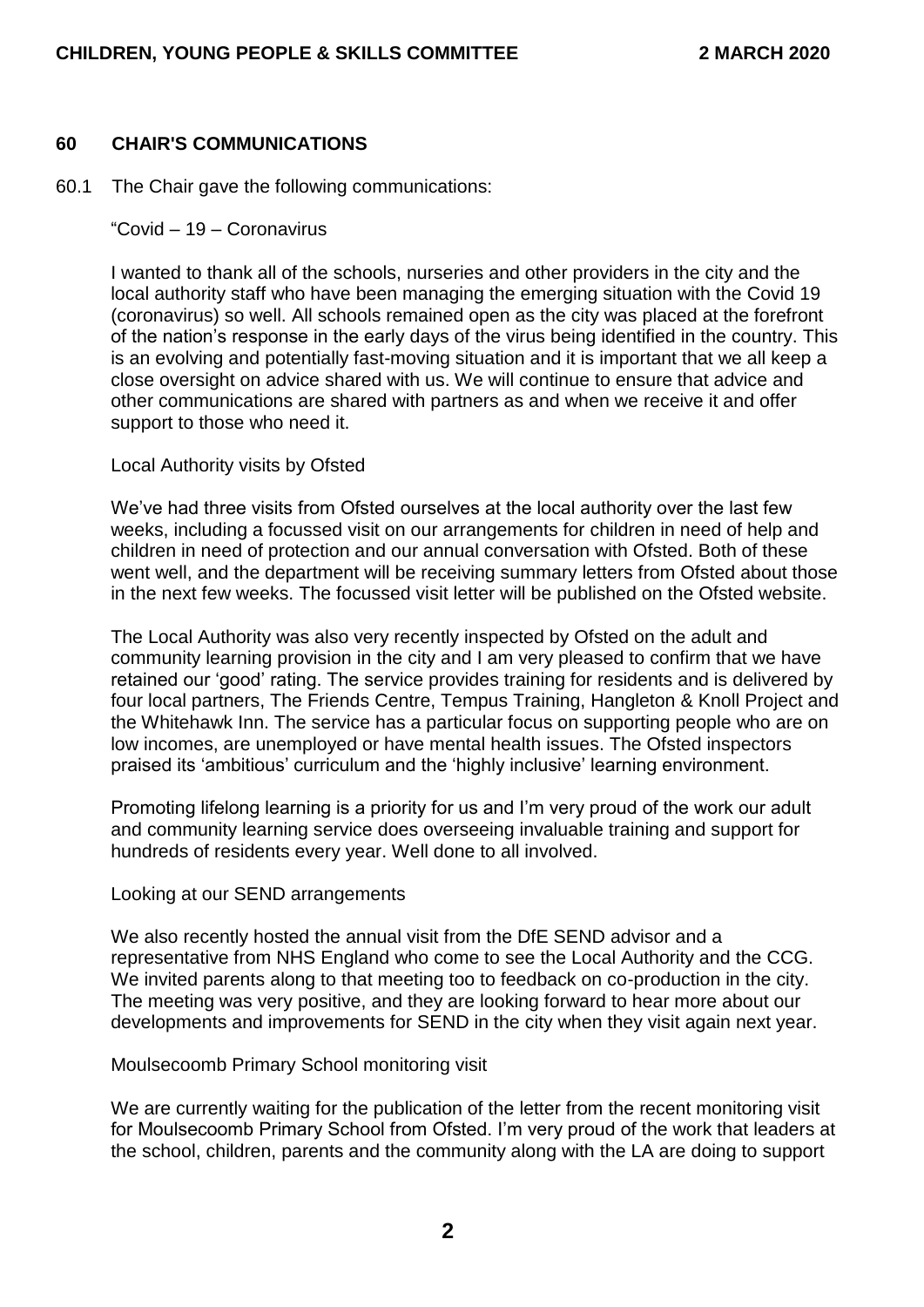the school. We're looking forward to hearing soon in the letter about the positive work that has been happening there.

Secondary school offers

Today is national offer day for secondary school placements for September. Nearly 84% of parents have been offered their first preference school this year, compared to just over 79% last year.

All parents who expressed an on-time preference for their catchment area school or schools have been offered either a catchment area school or a higher preference. The total number of applications are down this year at 2,573 compared with 2,734 last year.

In instances where no preferred school was offered, this was either because parents didn't list their catchment area school / schools among their preferences or because they missed the applications deadline.

I'm really pleased we've been able to offer so many parents their preferred secondary school. But the best news of all for local parents is that all our secondary schools are now rated 'good' by Ofsted. So children are assured of a high quality education for their children whichever school they go to.

Former Portslade Sixth Form site, Mile Oak Road Portslade

Further to my Chair's communication at the January meeting of this committee I am now able to provide an update on the outcome of the consultation on the proposal to change the use of the former Portslade sixth form centre.

During the course of the consultation we held a public drop in session at Portslade Town Hall. Four people attended this session to look at the plans and discuss the proposal.

At the end of the consultation period we had received responses from 9 schools closest to the site. All of these schools confirmed that they had no desire to make use of the playing field areas available. This was either because they had sufficient playing fields on their own site or because of the logistical issue of accessing the areas from their schools.

We had also received a further 26 responses from members of the public and other interested parties of which 14 supported the proposal, 10 did not support the proposal and 2 merely noted that the consultation was taking place. The main reason given for not supporting the proposal related to traffic and parking issues that respondents felt would occur as a result of an office for 150 staff being located on this site. These are matters that should properly be considered as part of the planning process and not as part of the application to the Secretary of State for Education

Having considered the responses to the consultation I am happy to proceed with the application to the Secretary of State for Education to change the use of the Portslade sixth form land and buildings. The necessary application forms will now be prepared and submitted accordingly.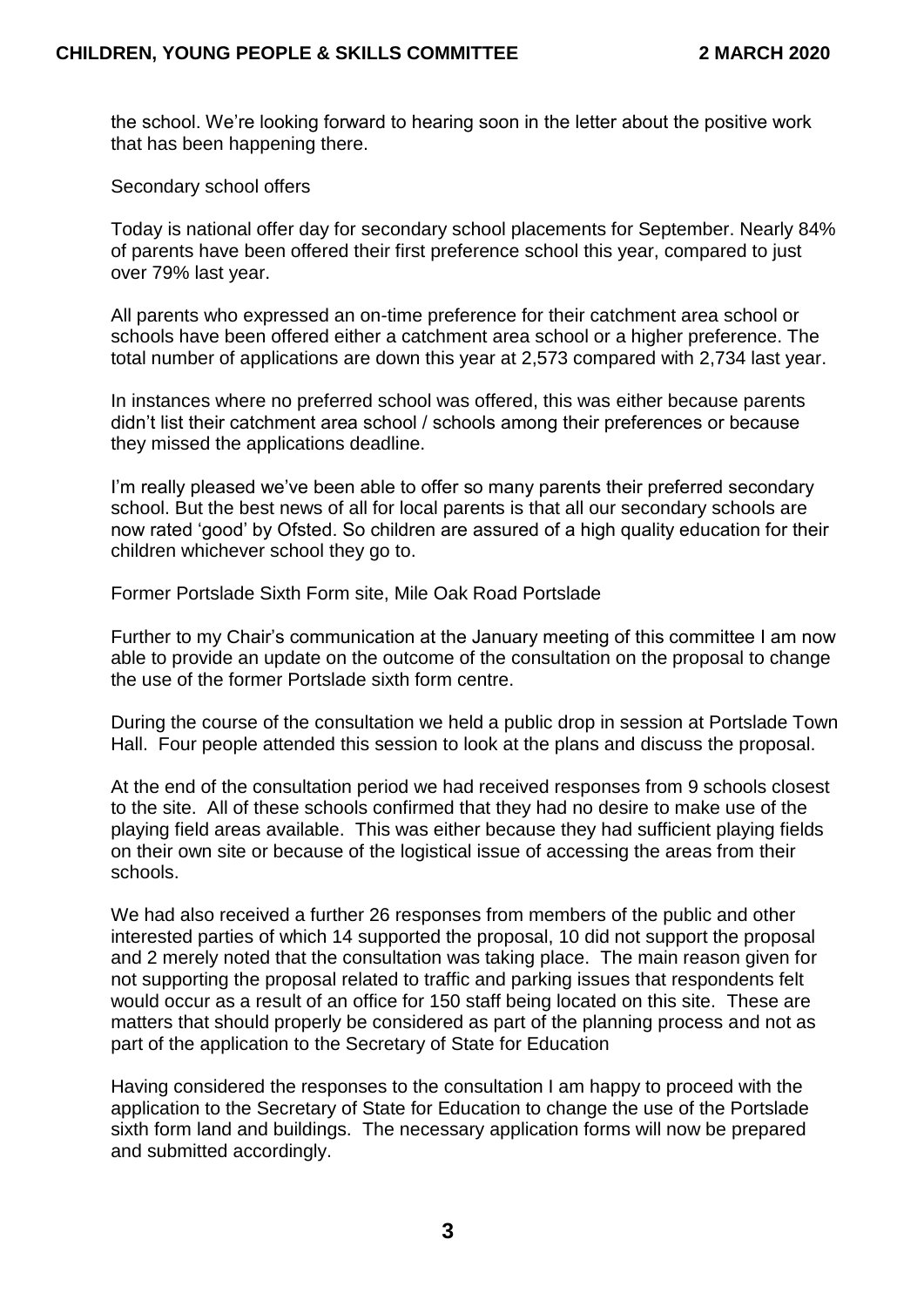## Pinaki's departure

And finally, as you may have heard, Pinaki Ghoshal is leaving Brighton & Hove to take up a role of Director of Children's Services at Lewisham. He is not leaving until the end of May, so we'll have an opportunity to share our thanks and wish him farewell at our next committee meeting. However, I wanted to ensure that all committee members are aware of the news and to share our congratulations. He will be missed by us all. I am pleased to say that the interim arrangements already in place with Deb Austin as our Executive Director will continue after Pinaki's departure and then a recruitment process will be undertaken."

## **61 CALL OVER**

- 61.1 The following items were reserved for discussion:
	- 65. Every Child a Reader (ECaR)
	- 66. Mathematics in infant, junior and primary schools in Brighton & Hove
	- 67. Annual Report on Education Standards 2018/19
	- 68. Education Capital Resources and Capital Investment Programme 2020/21
- 61.2 The following items were agreed without discussion as per the recommendations in the reports:
	- 69. FCL Directorate Performance Management Framework
	- 70. Mental Health Support Team update report: Schools Wellbeing Service.

# **62 PUBLIC INVOLVEMENT**

# **(a) Petitions**

62.1 The Chair noted there were NO petitions to be submitted.

# **(b) Written Questions**

62.2 The Chair noted that NO written questions had been submitted by members of the public.

# **(c) Deputations**

62.3 The Chair noted that NO deputations had been submitted by members of the public.

# **63 MEMBER INVOLVEMENT**

# **(A) WRITTEN QUESTIONS**

- **(i) Duke of Edinburgh Awards**
- 63.1 Councillor Shanks put forward the following question: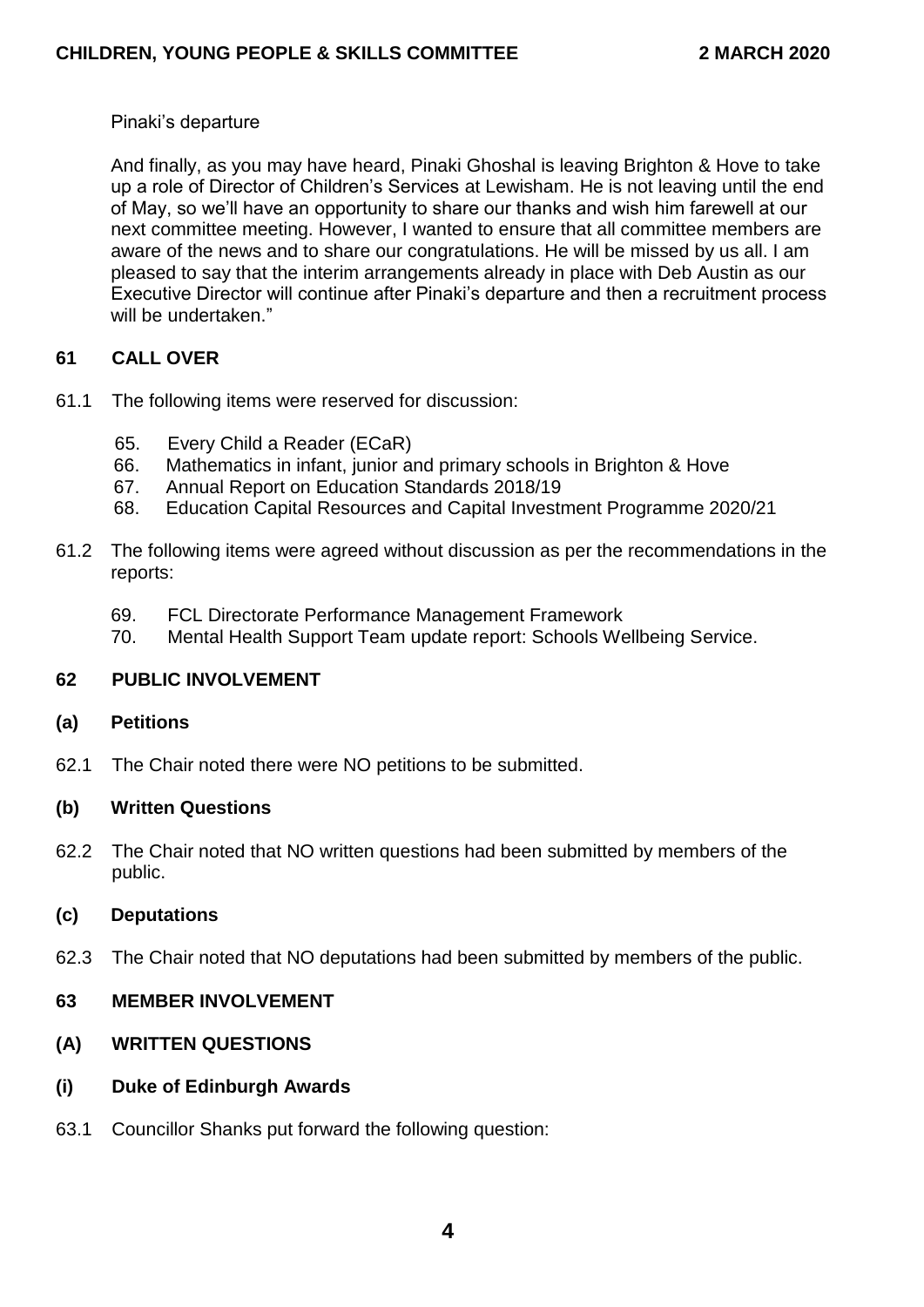"I am sure all Cllrs will agree that the Duke of Edinburgh's award gives young people a great opportunity to get out into the countryside, learn a new skill and undertake community activities. It also is largely run by volunteers. So can you explain why the council has decided not to continue its license to run the Award?"

63.2 The Chair gave the following response:

"Historically the council held one Duke of Edinburgh licence which could be used by all schools and youth groups in the city, with the council youth service organising and supporting its delivery. At present all secondary schools, with the exception of Longhill, hold a Duke of Edinburgh licence and deliver the programme. As a result of this, the national Duke of Edinburgh team created a new South-East full-time post whose task it is to support and develop Duke of Edinburgh programmes exclusively within Brighton & Hove. Many of the tasks undertaken by this post holder replicated the work of the council's part-time Duke of Edinburgh co-ordinator, therefore a decision was made in March 2019 that the Youth Participation Team would not renew their Duke of Edinburgh Operating licence when it expires in July 2020."

63.3 Councillor Shanks provided the following supplementary question:

"How will you ensure young people who missed out on it at school, don't want to do it with school, whose school doesn't do it, especially those with disabilities and from disadvantaged backgrounds, will be able to undertake the award. Will you be prepared to find the minimal costs of the license I understand only £1200 pa to allow some of these young people to achieve an award."

# **(B) NOTICE OF MOTION**

# **(i) Sixth Form College Strikes**

63.4 Councillor Hannah Clare moved the following Green Group Notice of Motion:

"This committee notes:

- 1. The recent National Education Union strikes at sixth-form colleges which took place nationwide on 17<sup>th</sup> October, 5<sup>th</sup> November, 12<sup>th</sup> February, 27<sup>th</sup> February and a further date to take place on 10<sup>th</sup> March;
- 2. the participation of two of the city's Sixth Form colleges (Varndean and BHASVIC) in this strike action;

Further, that this committee resolves to request that the Chair of Children, Young People and Skills Committee writes a letter to :

- 3. Staff at Varndean and BHASVIC, expressing this committee's support for recent strike action;
- 4. The Secretary of State *and* Shadow Secretary of State for Education: requesting information on how they plan to meet the demands of striking staff, including any plans to review the obligations for Sixth-Form Colleges to payVAT"
- 63.5 Introducing the Notice of Motion, Councillor Clare stated that those striking had the full support of the Green Group.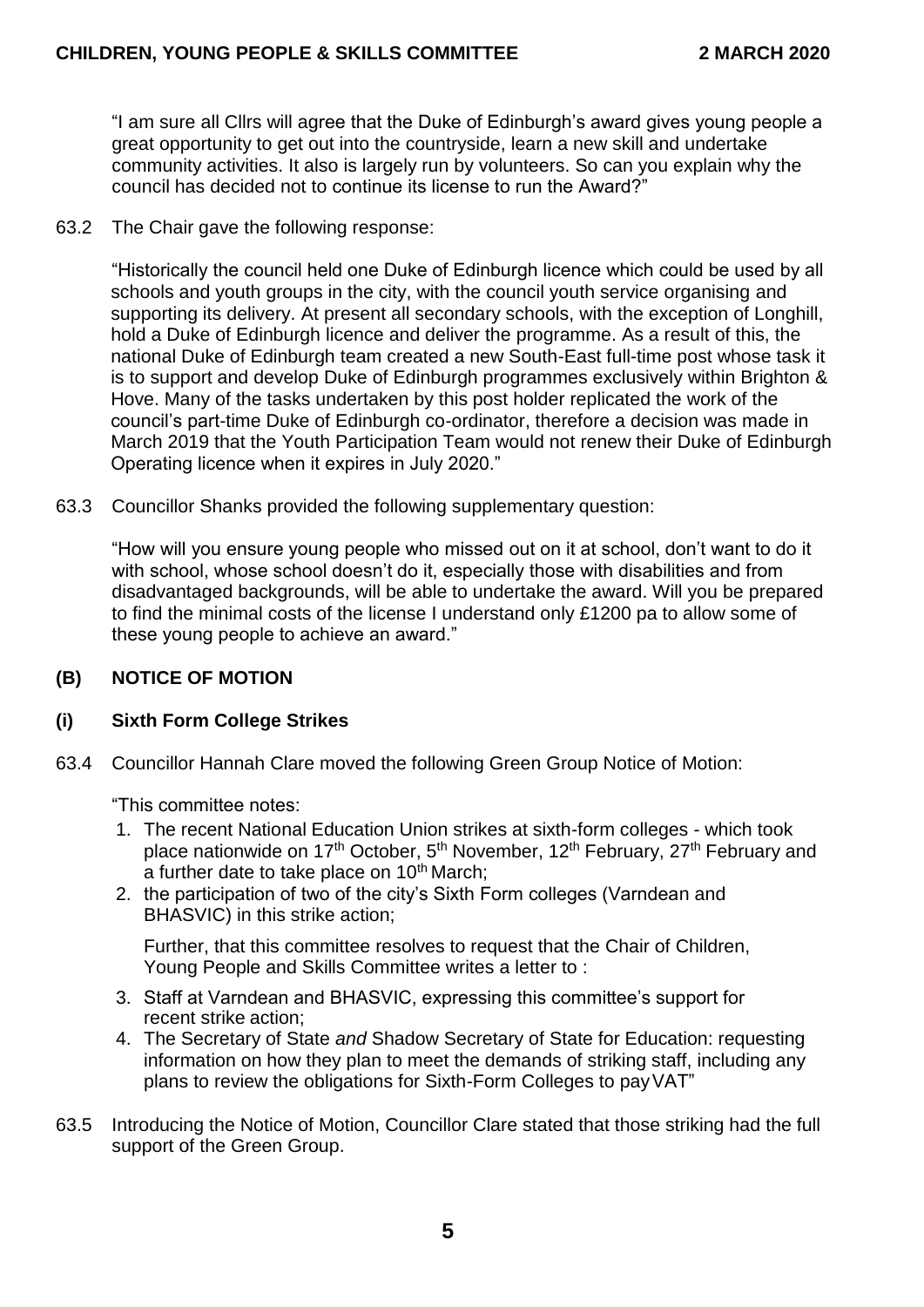- 63.6 Councillor Hills formally seconded the Notice of Motion. Councillor Hills noted that it was important to support teachers and students in getting the funding required to provide the best learning environment.
- 63.7 Councillor Knight moved the following amendment which called for committee to amend the Green Group Notice of Motion as shown below in *bold italics:*

That committee notes:

- : *The £700 million shortfall in funding for post 16 education, and the additional funding pressures including academisation and the formation of new college groupings, and the impact this has had on national contracts, bargaining and pay;*
- *The overwhelming 84% in favour of strike, ballot result of NEU members;*
- The recent National Education Union strikes at sixth-form colleges which took place nationwide on 17th October, 5th November, 12th February, 27th February and a further date to take place on 10th March;
- The participation of two of the city's Sixth Form colleges (Varndean and BHASVIC) in this strike action;
- *The 'Raise the Rate' campaign that has joint-union support, and seeks increased funding for sixth form education;*

Further, that this committee resolves to request that the Chair of Children, Young People and Skills Committee writes a letter to:

- Staff at Varndean and BHASVIC, expressing this committee's support for recent strike action;
- The Secretary of State *and* Shadow Secretary of State for Education: requesting information on how they plan to meet the demands of striking staff, including any plans to review the obligations for Sixth-Form Colleges to pay VAT, *and calling upon the government to pay the Teachers' Pay Grant to all sixth form colleges and to provide a sustainable funding environment to improve the pay, working conditions and security of employment of teaching staff in the long-term.*
- 63.8 Introducing the Notice of Motion, Councillor Knight stated that it was incumbent on Central Government to raise funding for sixth form schools. It was further stated that Central Government had to provide a firm commitment and long-term plan for schools funding. It was not4ed that the Labour Party supported the Raise the Rate campaign.
- 63.9 Councillor Wilkinson formally seconded the amendment and noted the pressing need for more funding to schools and sixth forms across the Country. Support was expressed for the Raise the Rate Campaign and that the teaching sector was under threat.
- 63.10 Councillor Brown stated that the Conservative Party could not condone strike action. It was noted that by striking, young people's exam results were put at risk by not receiving lessons.
- 63.11 Councillor McNair stated that it was difficult to support strike action while parents could be earning much less, may have received lower pay increases and did not have the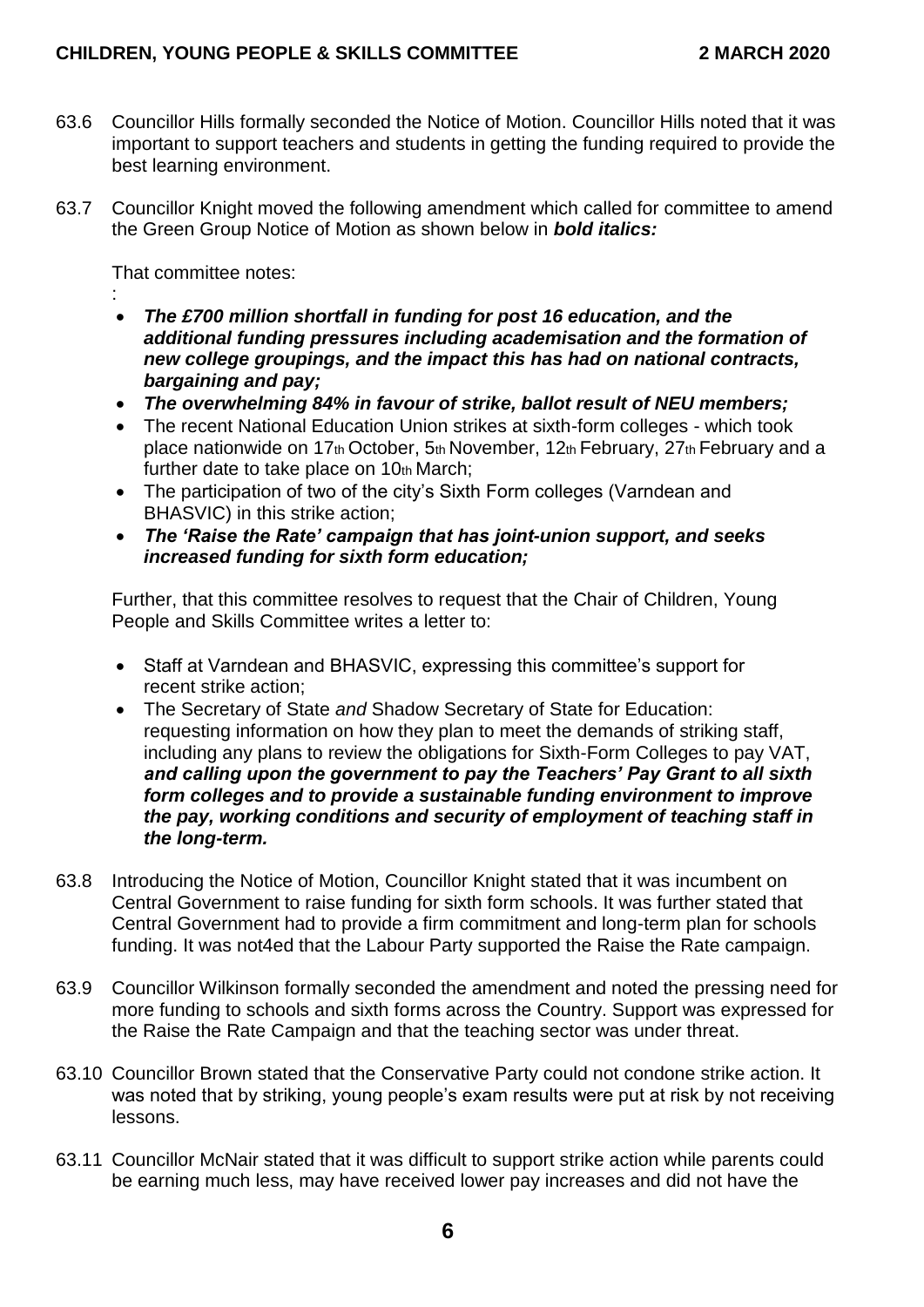ability to go on strikes as well. It was noted that strike action would compound the problem rather than resolve this and that teachers worked hard as did others and that strike action sought to only highlight the plight of one section of a much larger workforce.

- 63.12 The Youth Council Member stated that, from the perspective of a student in Sixth Form, there were nearly 5 days of lessons had been lost to strikes and that members should consider the various wider aspects to this issue and put aside the overtly political rhetoric.
- 62.13 The amendment was put to a vote and was carried.
- 62.14 **RESOLVED**  That the Committee agree the Notice of Motion as follows:

This committee notes:

- (1) The £700 million shortfall in funding for post 16 education, and the additional funding pressures including academisation and the formation of new college groupings, and the impact this has had on national contracts, bargaining andpay;
- (2) The overwhelming 84% in favour of strike, ballot result of NEU members;
- (3) The recent National Education Union strikes at sixth-form colleges which took place nationwide on 17<sup>th</sup> October, 5<sup>th</sup> November, 12<sup>th</sup> February, 27<sup>th</sup> February and a further date to take place on 10<sup>th</sup> March;
- (4) The participation of two of the city's Sixth Form colleges (Varndean and BHASVIC) in this strike action;
- (5) The 'Raise the Rate' campaign that has joint-union support, and seeks increased funding for sixth form education;

Further, that this committee resolves to request that the Chair of Children, Young People and Skills Committee writes a letter to:

- (6) Staff at Varndean and BHASVIC, expressing this committee's support for recent strike action;
- (7) The Secretary of State and Shadow Secretary of State for Education: requesting information on how they plan to meet the demands of striking staff, including any plans to review the obligations for Sixth-Form Colleges to pay VAT, and calling upon the government to pay the Teachers' Pay Grant to all sixth form colleges and to provide a sustainable funding environment to improve the pay, working conditions and security of employment of teaching staff in the long-term.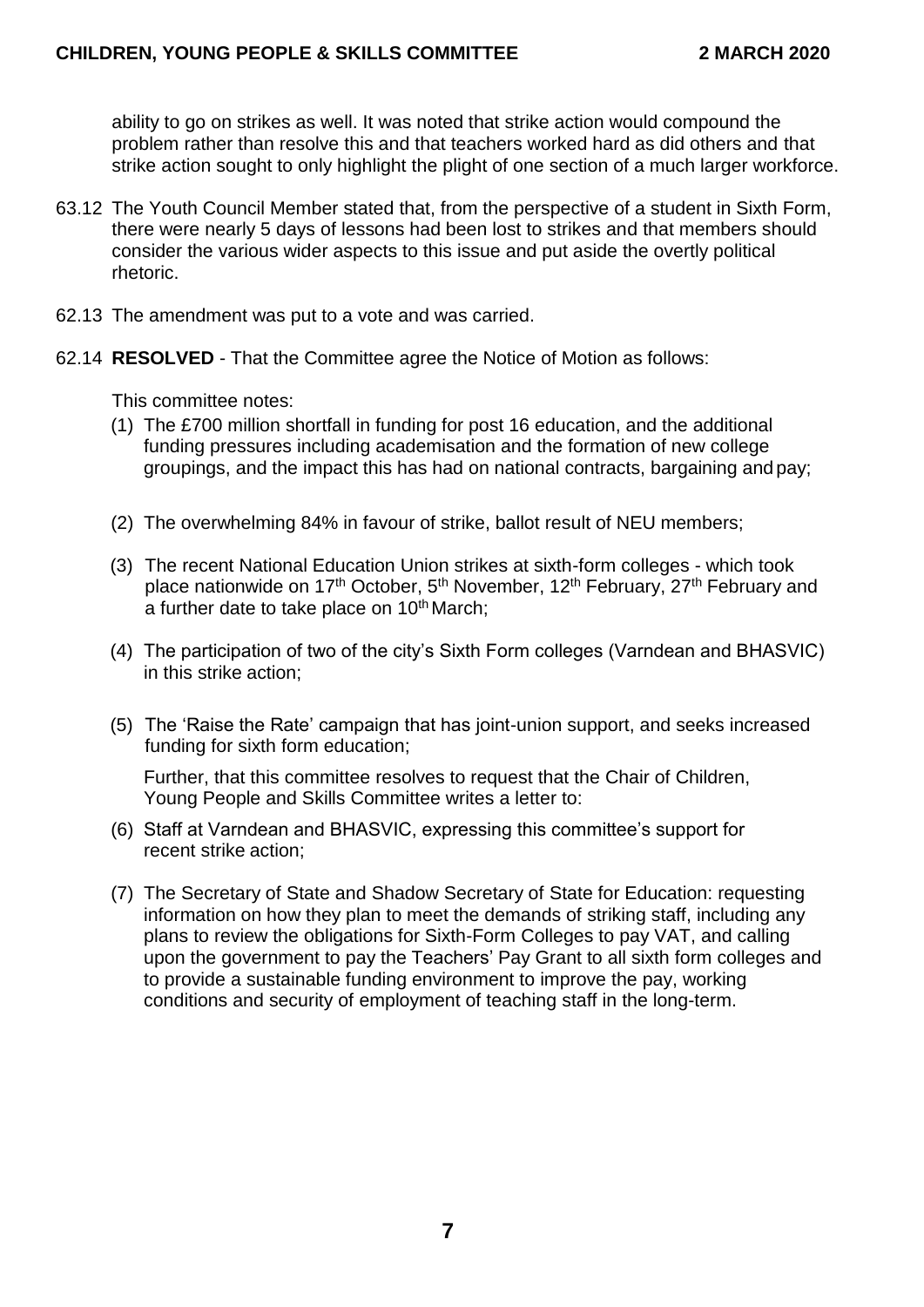## **64 SCHOOL OFSTED PRESENTATION**

- 64.1 The Head of Education Standards & Achievement gave a brief overview of the current situation regarding Ofsted findings, it was noted that the inspection at Holmewood college concluded that it continued to required improvement and that results of inspections at Moulsecoomb, Hove and Balfour and Downes had yet to be released.
- 64.2 Councillor Knight requested an update be brought to Committee in 6 months with regard to challenges that Holmewood College had faced in that time and how they addressed them. It was also requested that the Chair write a letter of an expression of faith in the college on behalf of the Committee.
- 64.3 Councillor McNair noted that a number of schools with an 'outstanding' inspection rating was less than the national average. It was noted that Ofsted was at the beginning of the new regime. Councillor McNair enquired if there was any mechanism used to see how the average was met.
- 64.4 The Head of Education Standards & Achievement stated that under the new framework a school could take up to 6 years to achieve an 'outstanding' inspection.
- 64.5 The Community Works Representative enquired if there was an update on potential central hub plans.
- 64.6 The Assistant Education & Skills stated that there was a lot of work being undertaken in the city including the development of the hub which were bringing together aspects of social and mental health. It was further stated that an update paper was due to be brought in June. It was noted that preparing schools for learning and meeting the new Ofsted regime was very difficult.
- 64.7 The Chair enquired if committee would agree on Councillor Knight's suggestion that the Chair write to Holmewood school on behalf of Committee and also if the Head of Education Standard & Achievement could bring an Ofsted update on the school's progress in future.

### 64.8 **AGREED:**

- 1. That the Committee note the update.
- 2. That the Chair write to Homewood school on behalf of the Committee.
- 3. That an Ofsted update on Holmewood school's progress be brought to future Committee.

### **65 EVERY CHILD A READER (ECAR)**

- 65.1 The Committee considered a report of the Interim Executive Director Families, Children and Learning. The report was introduced by a consultant and the Head Teacher of Middle Street School.
- 65.2 The Committee were provided with a brief overview of the report which sought to provide information on the interventions that are now provided with the provision to improve schools' outcomes in reading. It further sought to outline how additional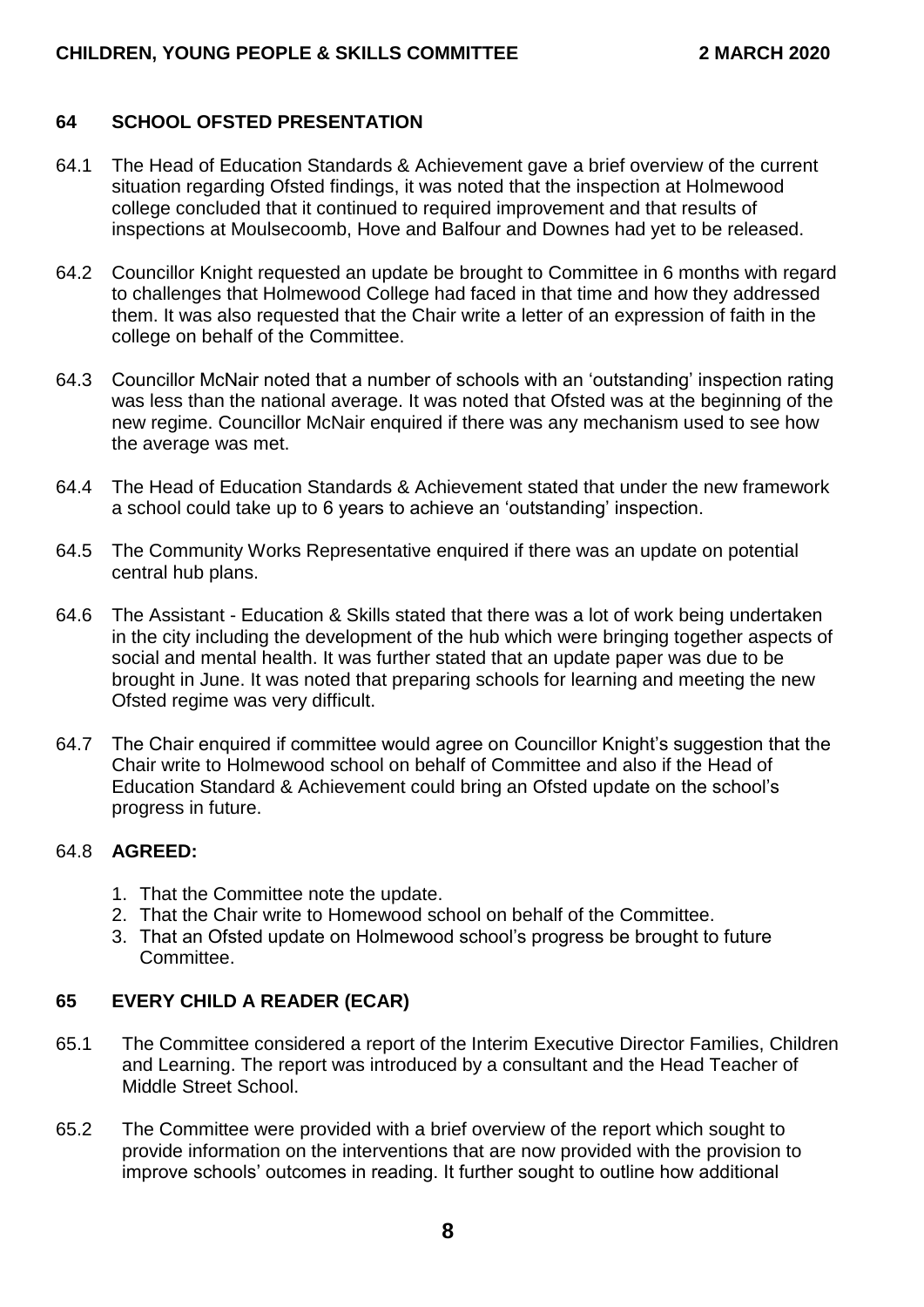funding was allocated to support schools' outcomes in reading. It was noted that all 10 schools that had adopted ECaR had committed to further provision and that an open universal offer was made to all primary and secondary schools.

- 65.3 The Head Teacher of Middle Street School stated that their ECaR teacher had been in operation for the last 10 years and noted that the programme comprised of more than just one to one intervention between teacher and child. It was stated that the programme had reignited a passion for reading especially among young boys who tended to put books aside after reaching 6 years old. It was further noted that this programme had impacted on children's writing and enabled creativity.
- 65.4 Councillor Clare referred to Appendix 1 and enquired as to the reasons why more boys than girls were taking part in the programme.
- 65.5 The Head Teacher of Middle Street School stated that this was what the assessment concluded and that it was important that males were supported in their love for literacy.
- 65.6 Councillor Hills enquired which schools did not take part in the programme.
- 65.7 The Consultant stated that all schools had been offered the universal offer.
- 65.8 The Assistant Director Education & Skills stated that there were other ways to promote good reading and writing as well as the implementation of the ECaR programme that were being pursued by other schools.
- 65.9 Councillor Nield enquired if there was a possibility of schools losing teaching assistants as a result of budget cuts and if this could lead to the inability to adopt ECaR.
- 65.10 The Consultant stated that schools had been provided with a bespoke offer which included training for staff that fell under the ECaR umbrella.
- 65.11 The Assistant Director -Education & Skills stated that BHCC would be checking schools to see how well it was going and would then consider how to go forward.
- 65.12 The Youth Council Member agreed with the findings and stated that from personal experience this was the case and enquired what provision was in place for students going in to secondary school.
- 65.13 The Consultant stated that the offer was open to all schools and that 4 or 5 secondary schools were currently engaged in the process.
- 65.14 The Head of Education Standards & Achievement stated that his could be looked at in future.
- 65.15 A Parent Governor Representative enquired if schools listed under Appendix 4 were able to take advantage of al workstreams available.
- 65.16 The Consultant confirmed that they had been approached and that a menu of offers had been provided. It was stated that headteachers had agreed to allow their Reading Recovery Teachers to provide training to other school's teachers.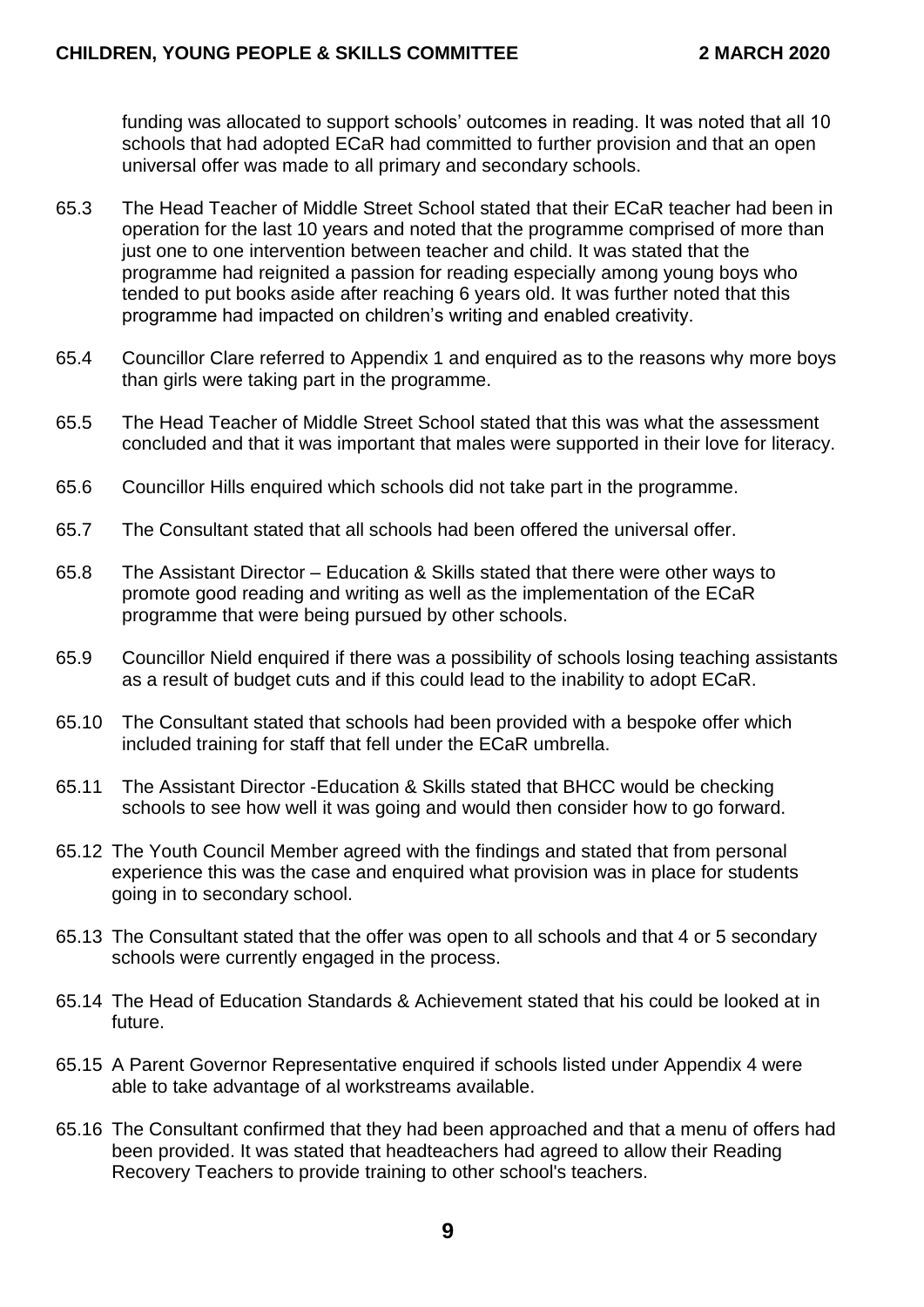- 65.17 Councillor McNair noted that there was a culture whereby schools had to buy in expertise and enquired why schools needed to employ specialist teachers. It was further enquired that if this was at significant cost, did schools need companies effectively selling accreditation to schools.
- 65.18 The Assistant Director Children & Learning stated that this training was used to make the teachers the best. It was noted that there were areas where extra help was needed and that embarking on evidence based interventions was useful and helpful. It was noted that ECaR was one of the initiatives worth investing in and that there was evidence that this had positive outcomes.
- 65.19 The Head Teacher of Middle Street School stated some children came to school already able to read however as class sizes were getting larger and that there were children who could not pick this up for all sorts of reasons.
- 65.20 The Consultant stated that in order to stay accredited, schools needed to keep on with the training.
- 65.21 The Head of Education Standards & Achievement stated that this was intensive for teachers as the aim was to affect sustainable training across more schools, it was further stated that a better reading programme needed a specialist t4eacher. ECaR was an umbrella term for a multi-layered approach.
- 65.22 Councillor Hamilton stated that 3 years ago 18 were operating the program and that now there were only 10. it was enquired that, of the 10 suing this, were these the 10 schools that needed it the most or were these the 10 schools that could afford it.
- 65.23 The Consultant stated that this was 10 schools that saw the benefit of having ECaR and so had produced a budget so that they could afford this.
- 65.24 The Head of Education Standard & Achievement stated that the budget remained the same.
- 65.25 The Head Teacher of Middle Street School stated that they had fundraised to keep ECaR.
- 65.26 Councillor Brown noted that it was sad that the National Lottery trust published that children today read less than that of any other generation.
- 65.27 Councillor Knight noted the concern of schools that couldn't afford toolkits and further expressed concern where schools could be further excluded as they were unable to pay for training.
- 65.28 The Community Works Representative noted a recent report that stated that investment sin teachers was a cost effective way to improve outcomes for people rather than a large structural overall.

65.29 **RESOLVED –**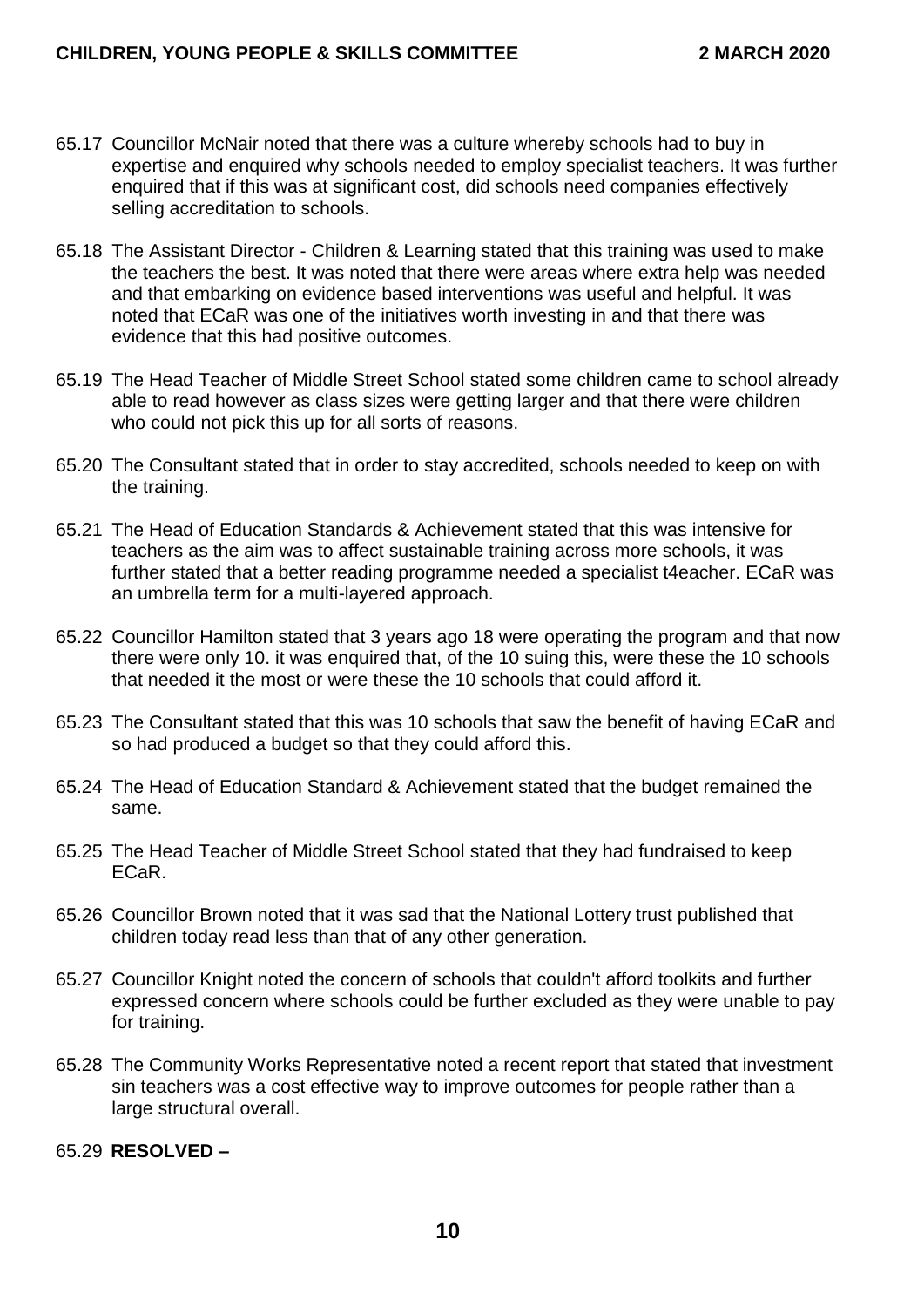1. That the information in the report be noted by committee.

#### **66 MATHEMATICS IN INFANT, JUNIOR AND PRIMARY SCHOOLS IN BRIGHTON & HOVE**

- 66.1 The Committee considered a report of the Acting Director Families, Children & Learning which sought to outline a range of different approaches that BHCC had introduced, following Government policy and research evidence to support teaching and learning in Mathematics and the ways that schools in the city had engaged with these. The report was provided by the Head of Education Standard & Achievement, Deputy Head of Mille Oak Primary School and the Head of Sussex Coast Teaching School Alliance.
- 66.2 The Head of Education Standard stated that as a Local Authority, BHCC had a big school improvement underway and that maths was a great example where Local Authorities had led and co-ordinated this in partnership.
- 66.3 The Deputy Head of Mile Oak Primary School stated that she worked on pedagogy and gave an outline of her role. It was stated that the mantra was about work group and not training packages.
- 66.4 Councillor Brown noted that there were many interventions over the years and enquired why participation had fallen and if anything had been done to reverse the trend.
- 66.5 The Deputy Head of Mile Oak Primary School stated that this was not the case in regard to the latest trend and that efforts to make sure support was provided to schools who didn't have a budget for intervention were being made.
- 66.6 Councillor Brown enquired if the latest intervention had showed any results yet.
- 66.7 The Deputy Head of Mile Oak Primary School stated that there was no data yet and that this was not really an intervention, rather it was a project.
- 66.8 The Assistant Director Children & Learning stated that all data was looked at each year alongside all partners to ascertain which schools had improved and which were in need of help.
- 66.9 Councillor Nield enquired if it was significant in any way that there were still more schools that - See vid for clarification
- 66.10 The Deputy Head of Mile Oak Primary School stated that their project focused on Teaching Assistants and that this was supplied to all support staff.
- 66.11 Councillor Wilkinson noted the reduction from 18 4 and stated that research showed that progress made was exciting and enquired if there were any other plans.
- 66.12 The Head of Sussex Coast Teaching School Alliance stated that they were commissioned to focus on just this however further works would be up to BHCC.
- 66.13 The Assistant Director Children & Learning stated the BHCC would be reviewing programmes currently in place and were looking to learn and continue from this.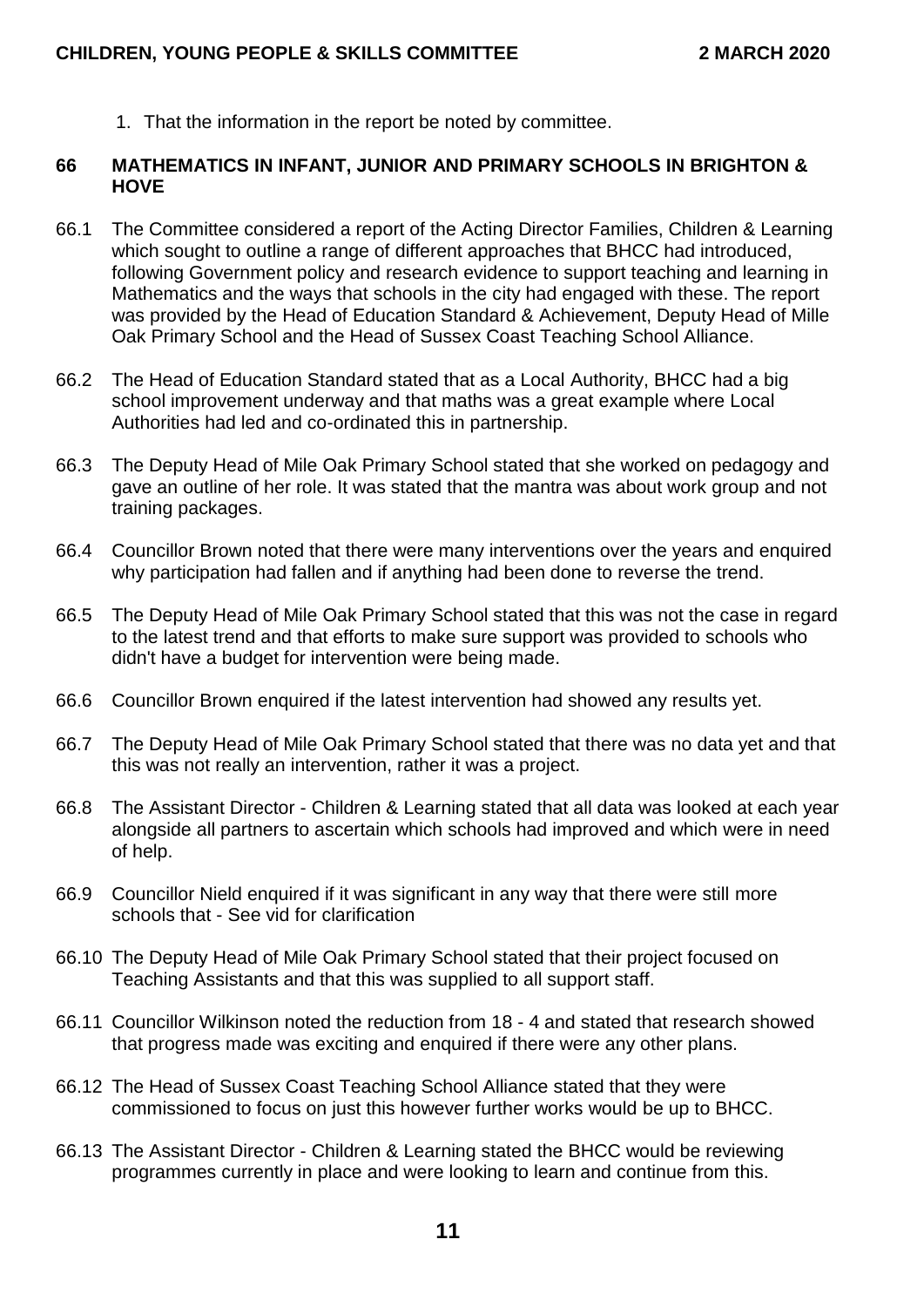#### 66.14 **RESOLVED –**

1. That the range of approaches that schools use to improve outcomes for mathematics in the city be noted by committee.

#### **67 ANNUAL REPORT ON EDUCATION STANDARDS 2018/19**

- 67.1 The Committee considered a report of the Acting Executive for Families, Children & Learning which sought to provide an analysis of the End of Key Stage results for children and young people for the 2018-2019 academic year and explain some of the interventions implemented and planned in future to address areas of underachievement. The report was provided by the Head of Education Standards & Achievement, Head of Early Years Strategic Lead for Whole Family Working and the Head of Patcham School.
- 67.2 The Head of Education Standards & Achievement stated that the report showed how well BHCC were performing and that some good impact was being seen. It was noted that there were improvements across education in a broader sense.
- 67.3 The Head of Early Years and Strategic Lead for Whole Family Working stated that in regard to early years work had been taking place for a while on disadvantaged. It was stated that rather than just looking at data, efforts were being made to use lead inspectors who were able to deep dive in to schools to look at how the curriculum was working.
- 67.4 The Head of Patcham School stated that this took place on fortnightly basis and that efforts were being made to look at a changing culture in regard to what a disadvantaged child was and how this was being addressed.
- 67.5 Councillor Knight referred to paragraph 2.1 and stated that his was missing an equalities impact assessment and if there was a date set for wider working together.
- 67.6 The Assistant Director Children & Learning stated that there was a debate on how schools were being pushed forward on how to work together to focus more on early years and wider working.
- 67.7 The Head of Early Years and Strategic Lead for Whole Family Working stated that particular focus on housing was being focused on with the local troubled families program/
- 67.8 Councillor Nield stated that it appeared that a thread running throughout this was improving the disadvantaged gap and enquired how much officers were hampered by a lack of funds.
- 67.9 The Head of Patcham School stated that funding was not specifically the reason that they were unable to close the disadvantaged gap and that indicators for this were road. It was noted that funding elsewhere other than just to the school would be needed.
- 67.10 The Chair noted the emphasis on cross departmental working.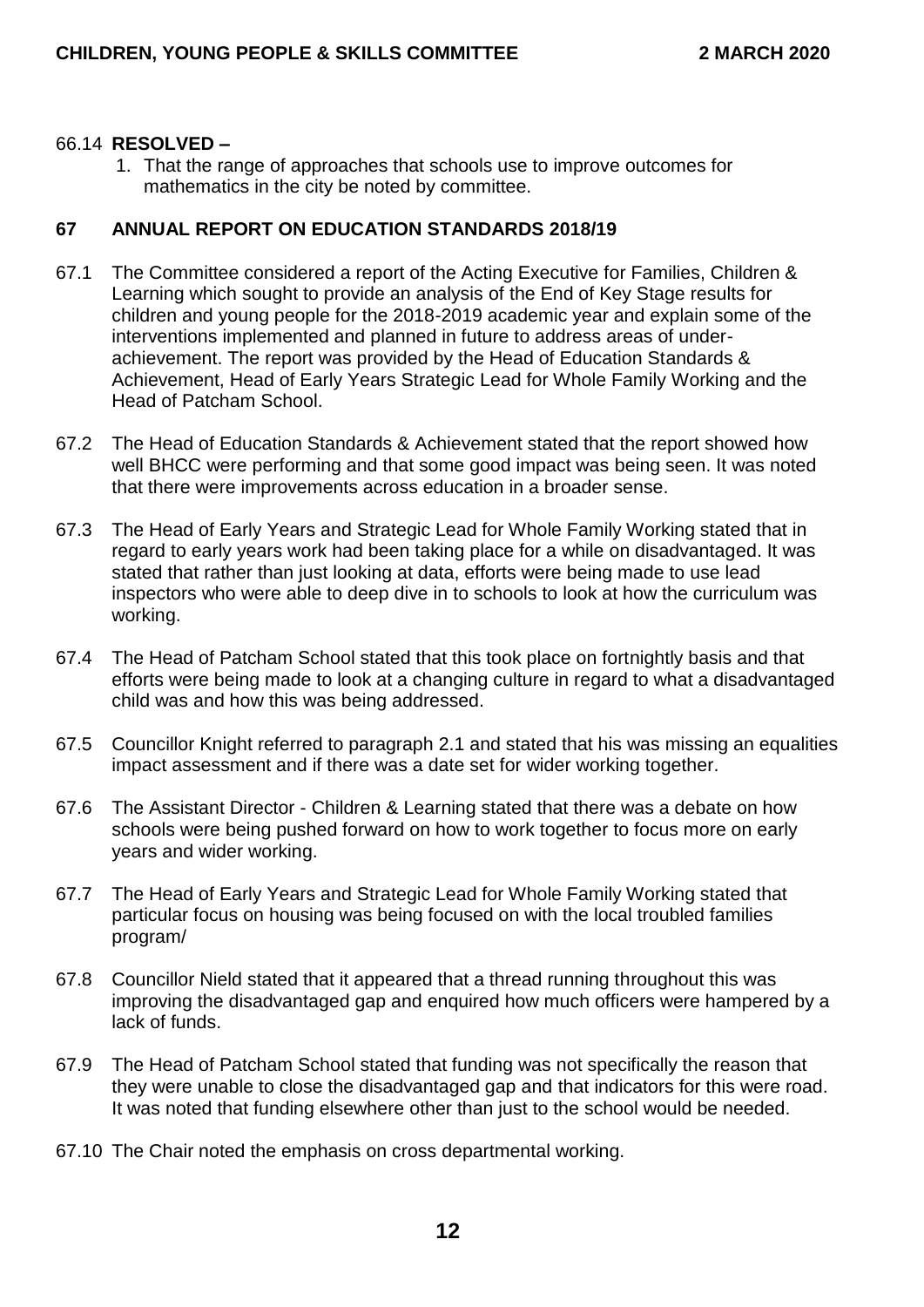- 67.11 Councillor Knight moved a motion to amend the recommendations as below in bold italics:
	- 1. That the report be noted and that focus across the City on improving outcome for all children and young people, *especially those from* disadvantaged background be supported by committee.
- 67.12 Councillor Clare formally seconded the amendment.

# 67.13 **RESOLVED –**

- 1. That the report be noted and that focus across the City on improving outcome for all children and young people, especially those from disadvantaged background be supported by committee.
- 2. That changes in the curriculum, assessment and benchmark measures for Key Stages 2 and 4 which meant that there could be some difficulty in establishing trends when not comparing like for like, be noted by committee.

## **68 EDUCATION CAPITAL RESOURCES AND CAPITAL INVESTMENT PROGRAMME 2020/21**

- 68.1 The Committee considered a report of the Interim Executive Director Families, Children & Learning regarding the Education Capital Resources and Capital Investment Programme 2020/21. The report was introduced by the Head of School Organisation and the Head of Capital Strategy & DP.
- 68.2 The committee were provided with a brief overview of the report which sought to inform the Committee of the level of available capital resources allocated to this service and to recommend a Capital Investment Programme for 2020/21. Committee members were further informed of the Capital Programme under Pupil Places and Condition investment for 2020/21 along with the level of available resources from Section 106 contributions and expenditure for the 2019/20 year. It was noted that assumptions would have to be made of the capital levels received from Central Government as allocations had not yet been set. It was stated that there were three different formats of funding to capital maintenance which were:
	- The allocation to Councils
	- A buy back service that schools could contribute to
	- An allocation from Central Government to schools directly.

It was noted that and that the estimated amount that could be spent was 5.4 million pounds. It was noted that to complete all outstanding works it would cost 29.5 million pounds. It was established that an exercise was being undertaken to survey all schools' perimeter fencing to identify whether to bring forward proposals to spend capital funds on this.

68.3 Councillor McNair referred to 3.25 and enquired of the number of more schools that would require boundary surveys, when this would be finished and what action could be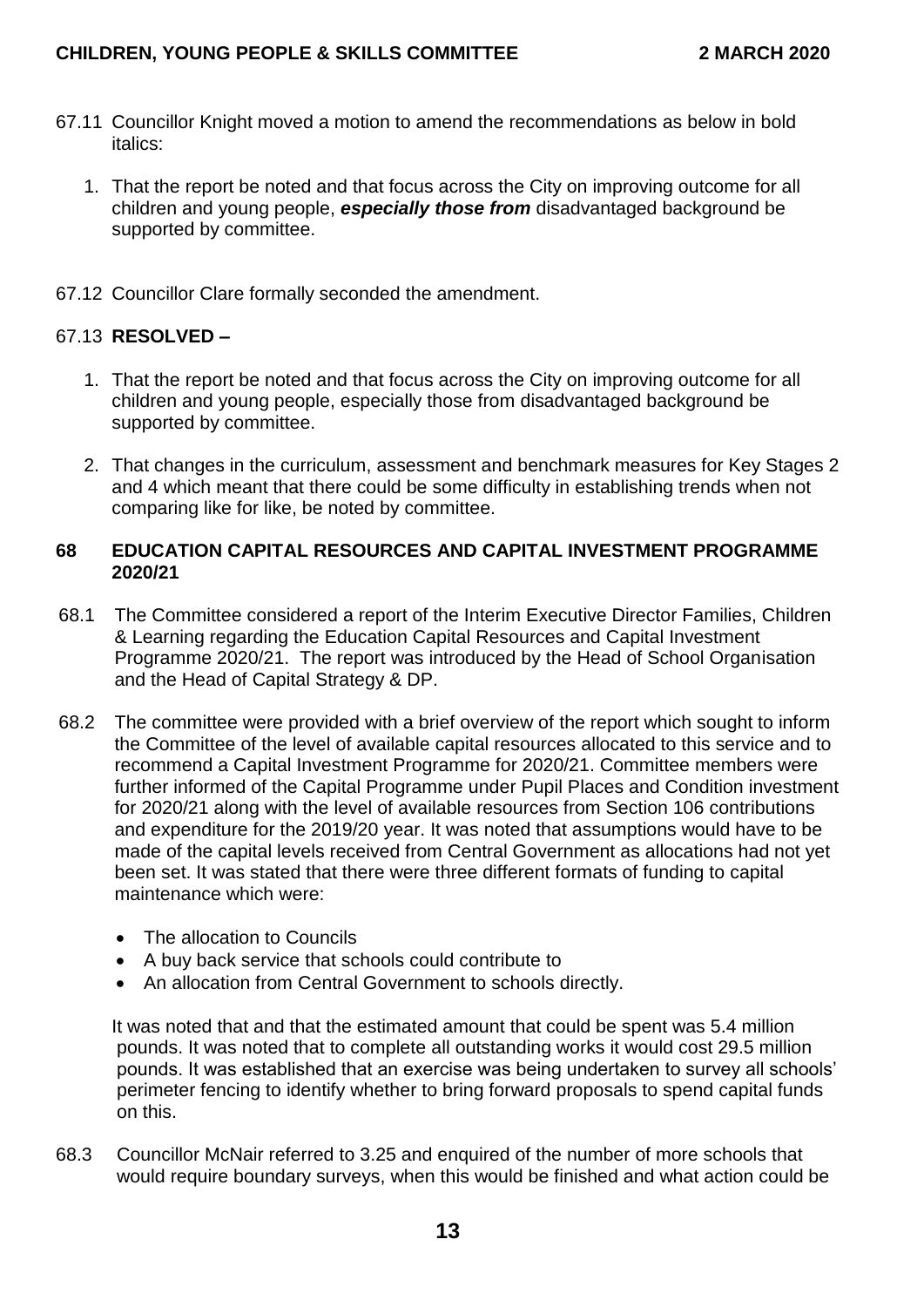undertaken by the Local Authority. Further clarity was sought in regard to using section 106 money for fencing, specifically Carden Primary as fences were a safeguarding measure.

- 68.4 The Head of School Organisation stated that fencing was not necessarily a key issue that was covered by section 106 money however BHCC would consider working as creatively as possible with regard to the use of the funding for maximum impact for schools in the City. It was stated work being carried out by BHCC this financial year and would necessitate on the access and availability of being able to liaise with school staff and school leaders. It was confirmed that governors and school leaders would have input in prioritising works at schools such as Carden Primary.
- 68.5 Councillor McNair sought confirmation on fencing provision for schools.
- 68.6 The Head of School Organisation noted BHCC's responsibility for perimeter fences and stated that they were clear in terms of demarcation of funding and responsibilities that ultimately, fencing was a matter for a school to be able to maintain. It was further noted that BHCC would continue to engage and discuss with schools and that BHCC has supported and invested in schools where there had previously been no fence. It was noted that efforts to service everyone as best as possible would be paramount.
- 68.7 Councillor Nield sought clarification as to whether Central government had, in previous years, failed to announce maintenance funding allocations or devolved formula capital allocations.
- 68.8 The Head of Strategy Capital & DP stated that while unusual however this had occurred before. It was confirmed that the reason given by Central Government was that a very high-level nationwide condition survey across all schools in the UK had been undertaken that was in addition to the detailed condition surveys that BHCC held. It was further clarified that a new algorithm for devolving funding based partly on pupil numbers and significantly on need was being authored and that this had not yet been completed.
- 68.9 Councillor Hills referred to D1 and D2s and enquired of the process by which funding was allocated and how repairs were being carried out and if they were being undertaken by local contractors paying minimum wage. Confirmation was sought as to whether sustainable methods and materials for repairs were being utilised.
- 68.10 The Head of School Organisation stated that in regard to D1 and D2s there was a rolling program of review of all schools carried out every 5 years which identified all the issues that needed addressing and priorities within those.
- 68.11 The Head of Strategy Capital & DP stated that where possible, local Small / Medium Enterprises were utilised and that up to and including this year, BHCC were using Construction Line as the system for determining contractors however BHCC were in the process of procuring a range of frameworks that would be used in future to procure building works. It was stated that BHCC were currently going through a large tender exercise with the intention to be up and running by September 2020. It was noted that the tendering process included consideration of small, medium sized enterprises, locality among others. It was clarified that where re-roofing was necessary, above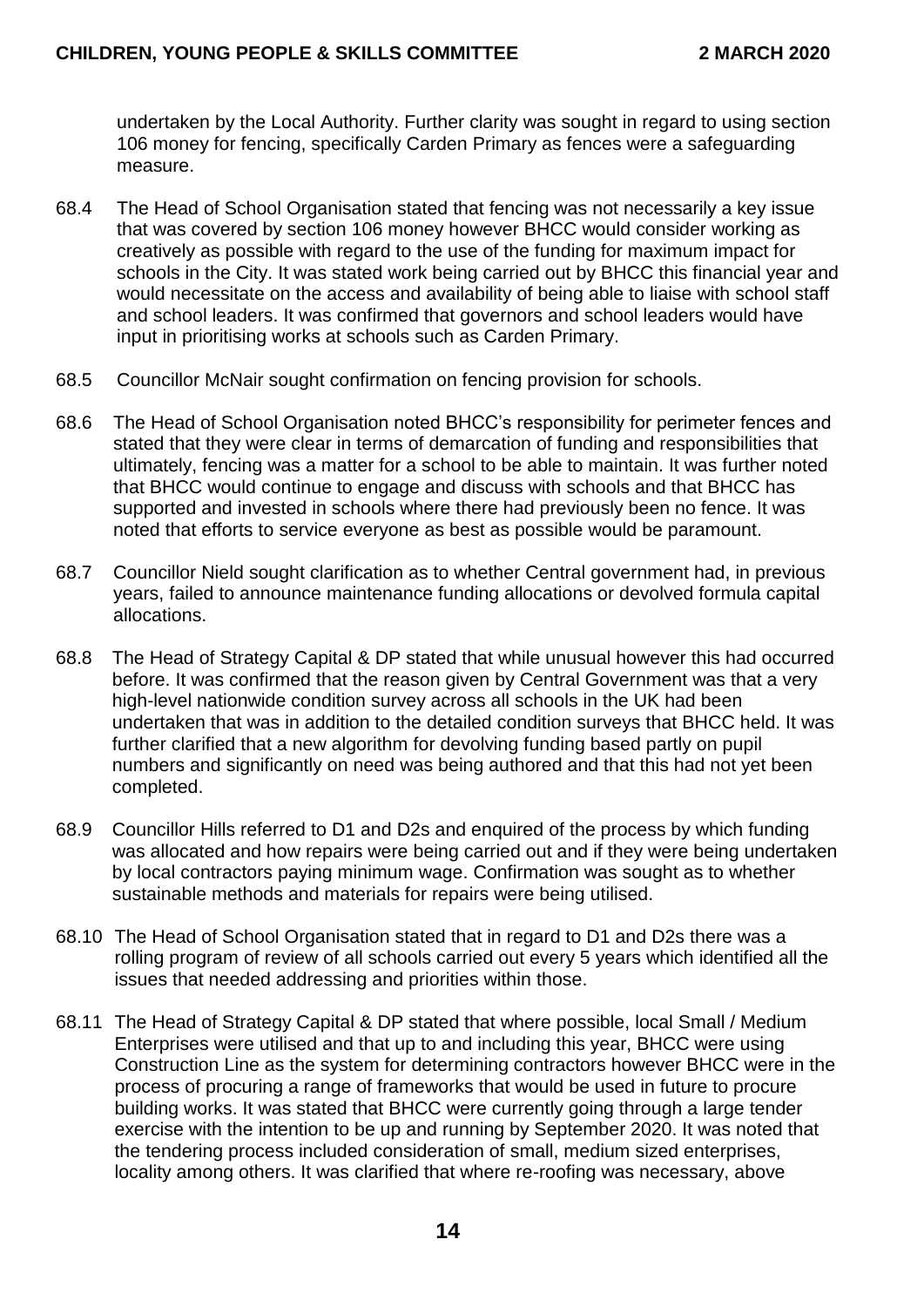requirement levels of insulation would be included to improve thermal efficiency and that where maintenance on school buildings, the most efficient plants and materials would be utilised.

- 68.12 Councillor Hills sought clarification as to whether gas boilers were still being used to replace those in building undergoing works.
- 68.13 The Head of Strategy Capital & DP noted that BHCC would always look at what other options there were available but technical difficulties that could arise when considering efficient heating sources for large buildings.
- 68.14 Councillor Clare enquired how schools raised issues they deemed important.
- 68.15 The Head of Strategy Capital & DP clarified that in addition to the 5-year condition surveys carried out, BHCC visited every school every year in the Autumn Term along with building surveyors to talk about any building issues that may have arisen since the previous Autumn. It was further noted that there were ongoing daily discussions regarding issues and that BHCC retained records of all conversations for good practice.
- 68.16 Councillor Knight referred to the large backlog and sought clarification as to why this was and if time was a factor for this. Further reference was made to the 83 individual ongoing projects and requested the number of completed projects. Clarification was sought as to whether there was any Section 106 money from before 2019 that was unspent.
- 68.17 The Head of Strategy Capital & DP confirmed that the backlog maintenance was large and that it was mostly due to underfunding from Central Government however this had changed and BHCC were now in receipt of a generous settlement of 5 million pounds a year. It was stated that the number of D2s that were being undertaken was above the number of D1s which was a positive sign. It was noted that there was no issue of contractors doing works they were not supposed to and that there were around 4 further ongoing projects. Clarification in regard to Section 106 money, further information would be shared with Councillor Knight.
- 68.18 Councillor Simson referred to the cost of allowance for additional after school care provision and enquired if BHCC were satisfied that there were providers in the City that could make use of these facilities or if BHCC were expecting schools to provide these facilities in house. Clarification was sought regarding maintenance of other buildings that came within the education portfolio.
- 68.19 The Assistant Director Education & Skills stated that there was a range of after school provision in the city some of which was provided by companies outside of the city and that some schools provided their own after school provision.
- 68.20 Councillor Simson noted the difficulty in providing after school care.
- 68.21 The Head of School Organisation noted that non-school buildings which came under the umbrella of education buildings were covered by the Capital Funding however there were no projects in this year's works.